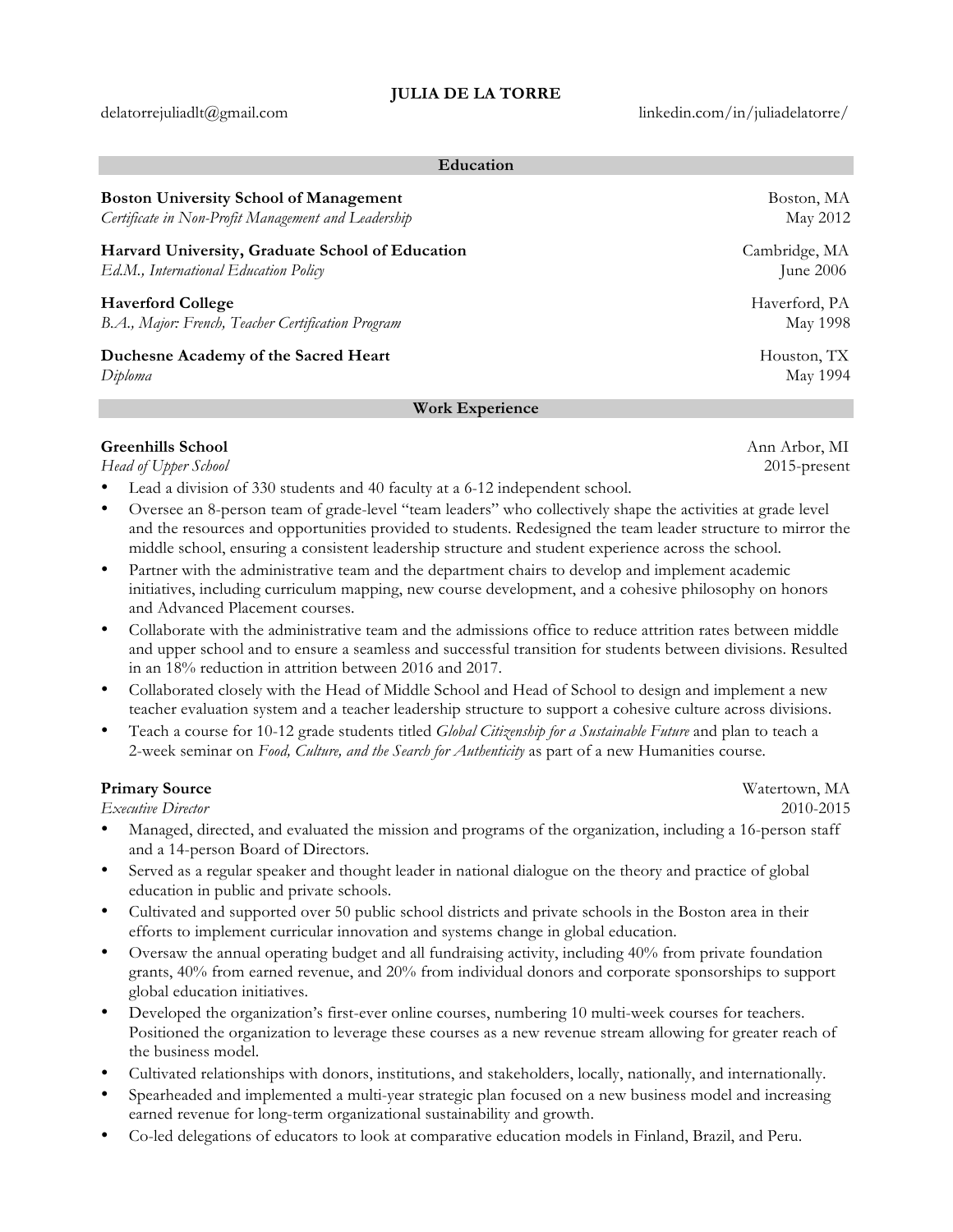#### *Program Director* 2006-2010

• Researched, designed, hired, and coached scholars for graduate-level professional development courses for K-12 teachers—specialty in United States, Latin America, Asia, and global competence programs.

- Designed and facilitated the organization's first-ever online courses for K-12 teachers.
- Secured \$150,000 in grant funding to design and launch a new teacher program on Latin America.
- Designed and co-led study tours for teachers and administrators to Ghana, China, and the Dominican Republic providing curriculum support and guidance on creating effective global curriculum.

### **United States Peace Corps** Cahul, Moldova

*English Teacher, Teacher Trainer* 2003-2005

- Designed and implemented over 70 training seminars for secondary- and university-level Moldovan teachers, as well as technical training sessions for Peace Corps staff and incoming Volunteers. Resulted in over 300 newly trained educators and a 350-page training manual.
- Taught advanced English to over 80 students per year at the State University of Cahul, Moldova. Resulted in 50 students entering the field of English language instruction upon graduation.
- Secured \$3,000 of grant funding to open a multi-media English resource center. In its first year of operation, this center served over 200 students and 70 teachers with seminars, books, videos, and computer classes. Managed the budget and trained local educators in budget management and documentation.

### **Kent Denver School** Englewood, CO

*Upper School French Teacher and Foreign Language Department Chair* 1998-2003

- Taught French language at levels I, II, III, III Honors, IV; coached Junior Varsity girls' tennis.
- Promoted to Department Chair, developed curricula, evaluated teachers, and designed workshops. Responsible for departmental budget and for monitoring teacher spending.
- Organized student cultural immersion trips to France in Spring of 1999 and summer of 2000.
- Led the El Pomar Youth in Community Service Club, evaluated 100 grant proposals annually and distributed \$10,000 in grant money to Denver-area non-profit organizations to combat illiteracy and domestic violence.

#### **Denver Summerbridge, Kent Denver School** Englewood, CO

- Breakthrough Collaborative—formally Summerbridge—is a national organization that provides summer and year-round programming for talented students in under-resourced communities to prepare them for success in college and beyond.
- Evaluated student-teachers and designed their formal professional development program. Resulted in over 35 newly trained teachers in math, literacy, and various electives.

### **Summerbridge New Orleans, Isidore Newman School** New Orleans, LA

*Math and French Teacher, Assistant Dean of Students* 1996-1997

- Taught math and French to groups of middle school students aspiring to enter college preparatory schools.
- Designed and implemented supplemental activities for over 100 middle school students.

### **Professional Awards**

• Award for excellence in teaching, Kent Denver School 2000, 2002 • Klingenstein Summer Institute, Columbia Teachers College Summer 2001 • Teacher Travel/Study Grant award to teach English in Morocco, Kent Denver School Summer 2001

#### **Selected Presentations and Professional Development**

*ISACS Leadership Academy: Business Acumen for School Leaders* Upcoming, June 2017 Workshop participant, Leadership Academy in partnership with Kellogg Center for Nonprofit Management

*Exploring Global Citizenship Through Armchair Philanthropy* Upcoming, Fall 2017

Upcoming workshop presenter, Annual Conference, Independent Schools Association of the Central States

*Dean of Faculty* Summer 2002